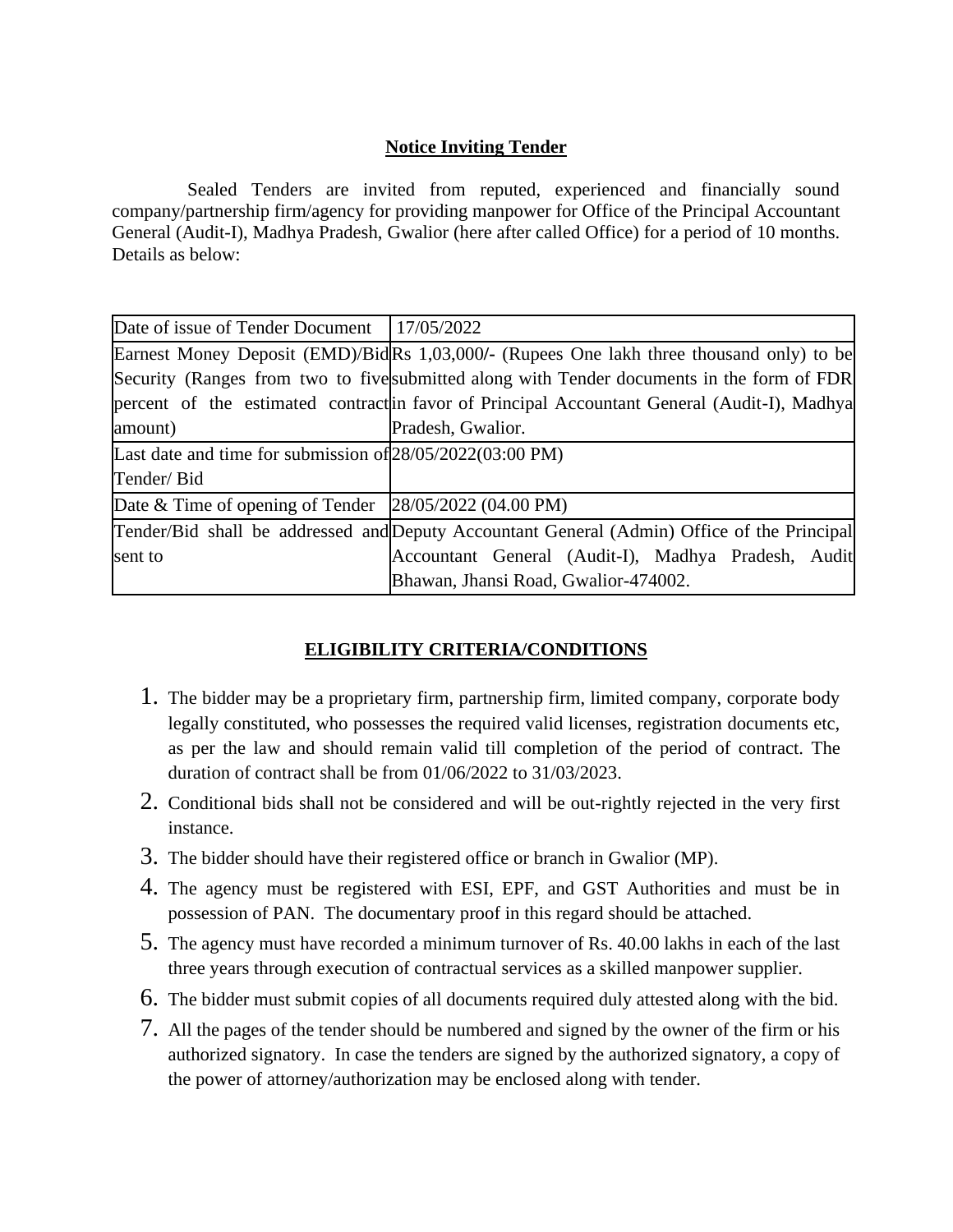- 8. All the certificates, testimonials desired in the tender as per the eligibility criteria will be verified with the original documents to be presented by the firms/agencies on the date of opening of the bids. Accordingly all the bidders desirous in participating in bidding process must attend the bid opening and come prepared with all the original documents of which copies have been submitted with the tender for verification.
- 9. Each bidder (each member in the case of partnership firm/joint venture/consortium) or any associate is required to confirm and declare with his bid that no agent, or any other intermediary has been or will be engaged to provide any services, or any other item or work related to the award and performance of his contract. They will have to further confirm and declare that no agency commission or any payment which may be construed as an agency commission has been or will be paid and that the tender price will not include any such amount. If office subsequently finds to the contrary, it reserves the right to declare the bidder as non-compliant and declare any contract if already awarded to the bidder to be null and void.
- 10. The firm should have at least 05 years' experience in providing manpower in reputed organization particularly in Government offices.

The requirement of manpower/persons is as under-

- a. For Cleaning works 14 persons (Un-skilled category) **with uniform**
- b. For Multi-tasking staff for office related works/watch and ward duties- 04 Persons (Semiskilled category) – **with uniform**
- c. For Computer Typing/Data Entry (Data Entry Operator's job) 01 person (skilled category) **with uniform**
- d. For Driving 01 person (skilled category) **with uniform**
- 1. Antecedents of the persons engaged should have been got verified by the agency from the local police authorities.
- 2. The agency shall ensure that the engaged persons as per the description, not only performs within its requisite scope of work but also ensure maintenance, upkeep and safety of the premises, stores, furniture etc as well as harmonious and cordial relationships with the office employees, visitors, guests or any other persons with the premises.
- 3. The agency will be held responsible for any illegal action by the deployed personnel.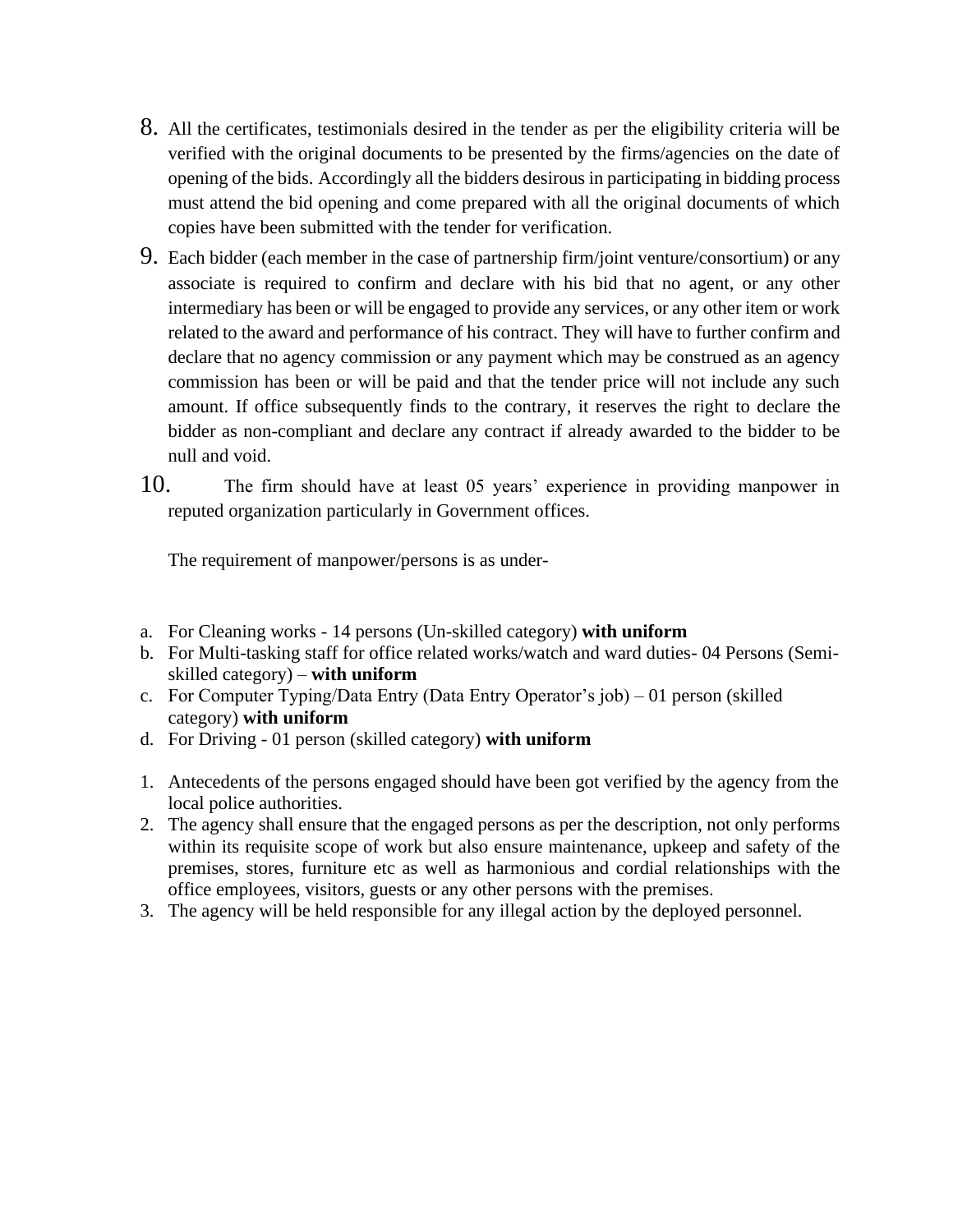### **TERMS AND CONDITIONS OF TENDER DOCUMENTS**

- 1. One bid per bidder Each bidder shall submit only one tender either by himself or as a partner in joint venture or as a member of consortium. If a bidder or if any of the partners in a joint venture or any one of the members of the consortium participate in more than one bid, the bids are liable to be rejected.
- 2. Cost of Bid The bidder shall bear all costs associated with preparation and submission of his/her bid.
- 3. The bidder has to submit Earnest Money Deposit (EMD) of Rs 103000/- (Rupee One lakh three thousand only) through Fixed Deposit Receipt (FDR) in favor of Office of the Principal Accountant General (Audit-I), Madhya Pradesh, Gwalior along with their bid documents. EMD shall be valid till 45 days after the tender opening date.

# **Submission of Bid**

1. The bidders shall submit their offer in one envelope duly sealed and super-scribed as "Tender for selection of agency for providing manpower on outsourcing" and must be sent to the office address-

 **Deputy Accountant General (Administration), Office of the Principal Accountant General (Audit-I), Madhya Pradesh, Audit Bhawan, Jhansi Road, Gwalior - 474002 Telephone No. - 0751-2322178**

### **Opening and Evaluation of bids**

- 1. The bids will be opened by authorized representatives of the Office.
- 2. The bid of any bidder who has not complied with the conditions prescribed in the terms and conditions will be summarily rejected.
- 3. The office is not bound to accept the lowest bid or any specific bid and may at any time by giving notice in writing to the bidders terminate the tendering process.
- 4. The office may terminate the contract if it is found that contractor is black listed on previous occasions by any of the Central/State Government Ministry/Department/ Institutions/ Local Bodies/ Municipalities/Public Sector Undertaking etc.
- 5. The office may also terminate the contract in the event of successful bidder fails to furnish the Performance Security or fails to execute the agreement.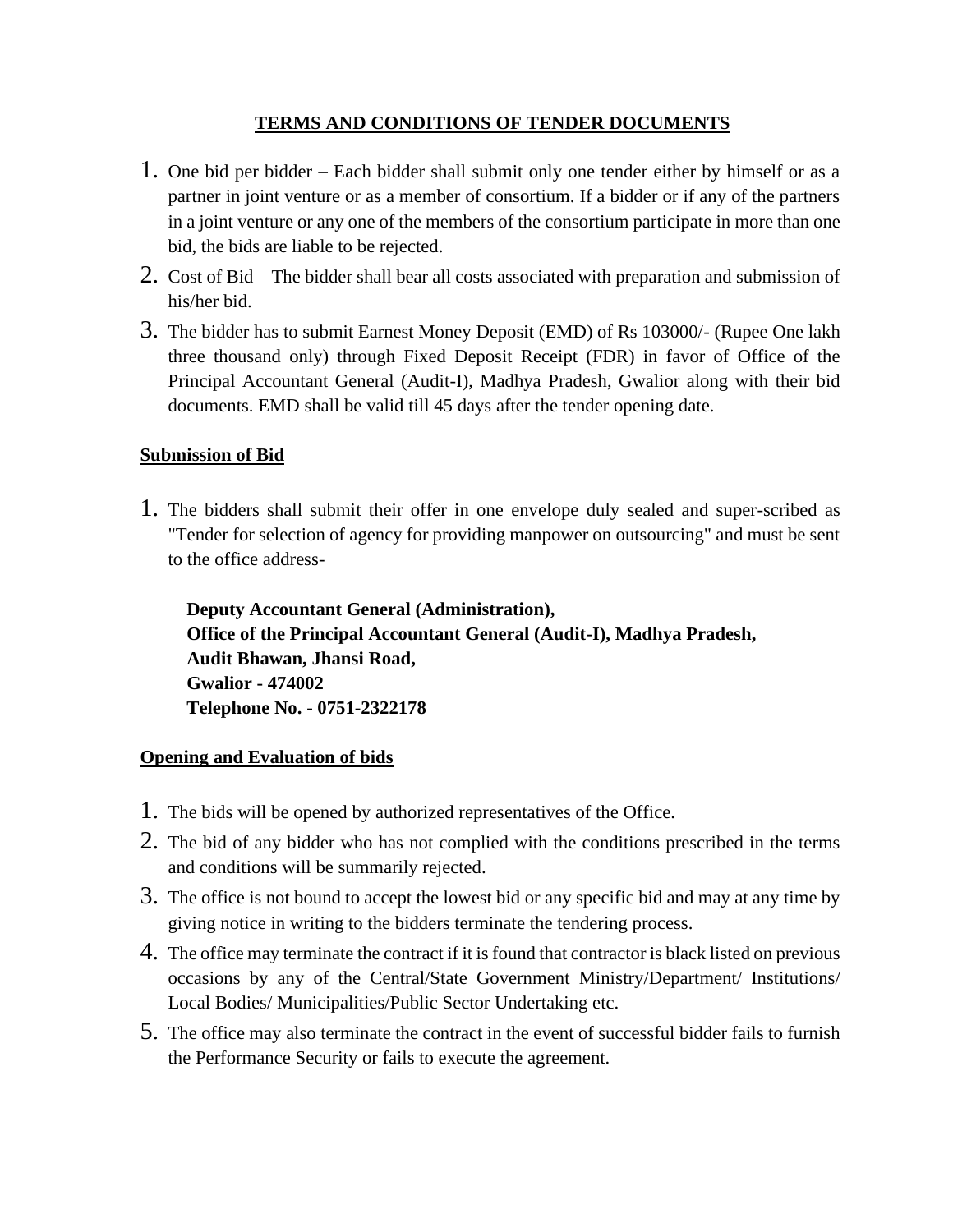- 6. The successful bidder shall be required to furnish a Performance Security within 10 days of receipt letter of offer from the office for an amount of equal to Rs 285000/- (Rupees two lakh eighty five thousand only) in the form of FDR in favor of Principal Accountant General (Audit-I), Madhya Pradesh Gwalior.
- 7. The performance security shall remain valid for a period of sixty days beyond the date of completion of all contractual obligations.
- 8. Failure of the successful bidder to comply with the requirement of above clauses shall constitute sufficient grounds or the annulment of the award and forfeiture of bid security.
- 9. The persons engaged shall not be below the age of 18 years.
- 10. The service provider shall ensure deployment of suitable persons from proper back ground after investigation/verification, collecting proof of identity, previous work experience, proof of residence and recent photograph and withdraw such employees who are not found suitable by the office for any reason immediately on receipt of such intimation from the office.
- 11. The office reserves the right to accept or reject any tender/all tenders in full or in part without assigning any reason whatsoever.
- 12. The successful bidder will be required to execute the contract agreement on **estamp of Rs 1000/-** on acceptance of their tender.
- 13. The office reserves the right to abandon or terminate the contract by giving one month notice and it can stipulate any additional term and condition at any time during the currency of contract.
- 14. The office would be free to terminate the contract at any time after giving advance notice or one month in writing.
- 15. Failure by the service provider to comply with any statutory requirements and terms of agreement during the period of contract shall result in termination of the contract and subsequent disqualification for participation in any future tender in the office. The performance security deposit will also be forfeited.
- 16. The payment of bills by service provider would be made only after certification of the attendance and satisfactory performance of personnel. Payment will be made on monthly basis to the firm after statutory deductions such as TDS etc.
- 17. The service provider will be required to make payments of salary to the outsourced personnel only through online transfer (NEFT/RTGS etc.) to their bank accounts latest by  $10<sup>th</sup>$  of every month and submit invoice along with proof of payment including payment of EPF, ESI and GST.
- 18. Payment of salary and employer's contributions (EPF and ESI) will be made as per latest labor rates and instructions issued by Government of India. No other deduction will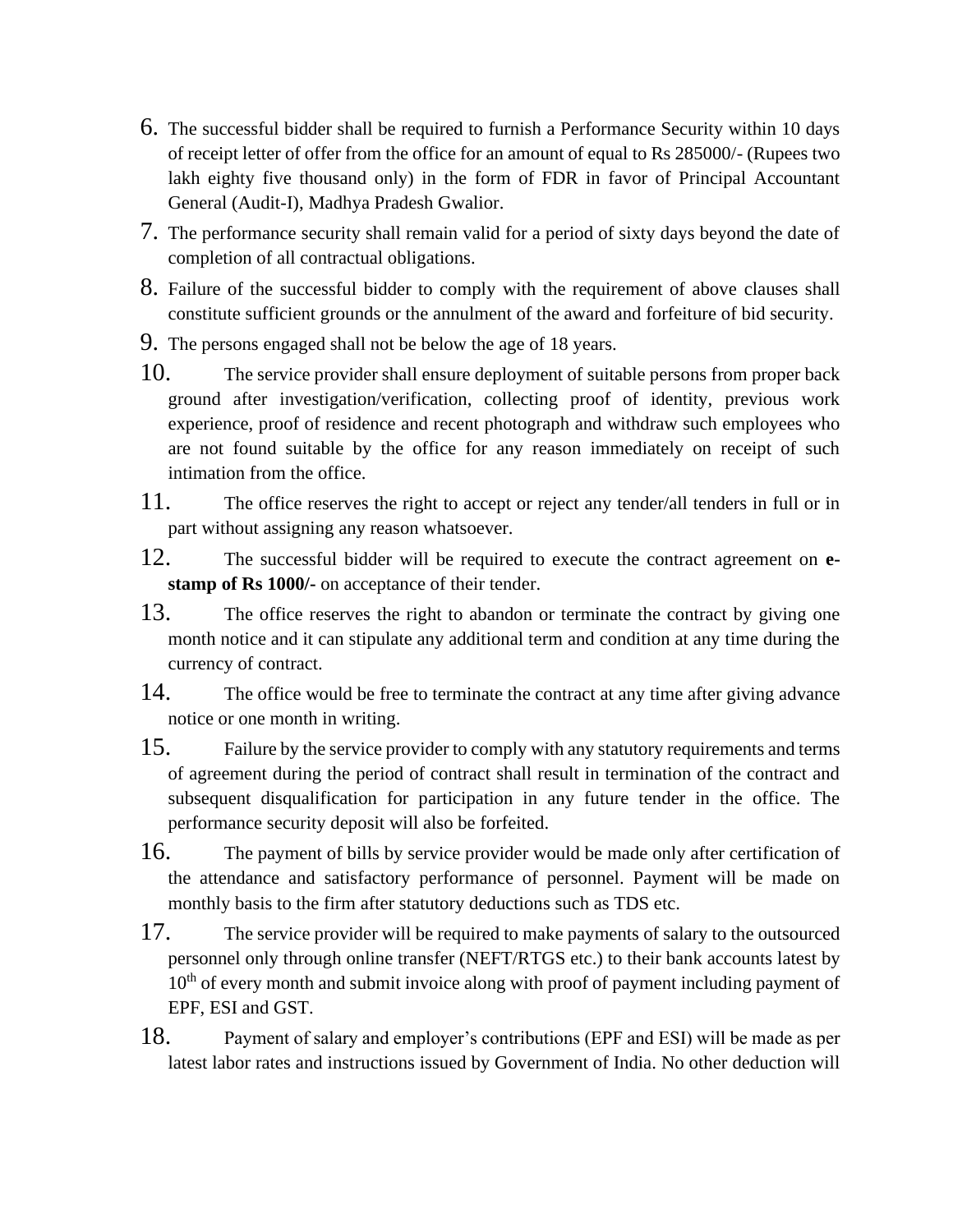be allowed other than the statutory deductions (employee's contributions) such as EPF & ESI. Any further enhancement by Government of India will be paid accordingly.

- 19. The firm shall be responsible to fulfill the statutory obligations in respect of its employees such as remittances of EPF/ESI contributions and GST. The employer contribution towards ESI and EPF will be borne by the office as per prevailing government rates.
- 20. The service provider alone shall be responsible to comply with all statutory provisions of all the relevant Labor and Taxation Laws in connection with the staff employed by him for performance of his obligations under the contract agreement.
- 21. The service provider alone shall also be responsible for all the acts of omissions and commissions of his staff deployed for performance of his obligations under the contract agreement.
- 22. The office reserves the right to increase or reduce the number of persons for contract during the currency of contract. The proportionate amount of contract will be increased or decreased, accordingly.
- 23. The contract period shall initially be for one year only after the execution of the agreement of the contract. The contract may be renewed for further two years, one year at a time, at the discretion of this office based on satisfactory services provided by and willingness of the contractor. However, the firm has to provide services at the same rate for the period up to finalization of new agreement.
- 24. If the contractor does not perform satisfactorily, this office reserves the right to get the balance contract executed by another party of its choice by giving one-month notice for the same.
- 25. This office reserves the right to recover any dues payable by the contractor from any amount outstanding to his credit, including the pending bills and/or invoking Bank Guarantee/FDR, if any, under this contract or any other contract/order.
- 26. This office shall be entitled and it shall be lawful on its part to forfeit the amount of Performance Security deposit in whole or in part in the event of any default, failure or neglect on part of the contractor in fulfillment or performance of the contract under reference in all respects and to the satisfaction of this office. This office shall be entitled to deduct amount from Performance Security deposit for any loss or damage which this office may suffer or be put by any reason of or due to any act or other default recoverable by this office from the contract.
- 27. All disputes will be settled in the jurisdiction of Gwalior courts.

# **Deputy Accountant General (Admin)**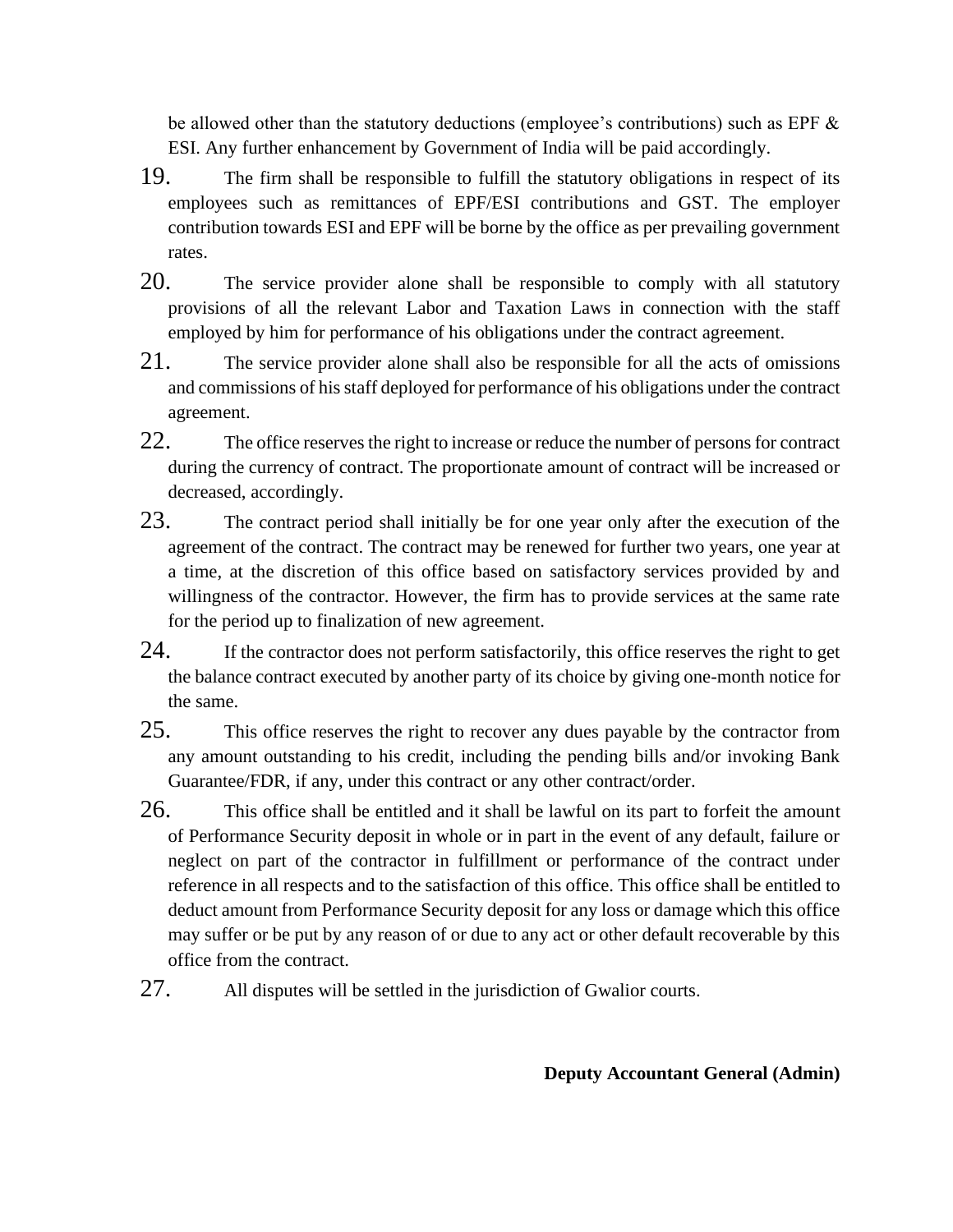#### **ANNEXURE-1**

## **Profile of bidder who is providing manpower services**

| S/No           | <b>Details of firm/agency</b>                       |  |
|----------------|-----------------------------------------------------|--|
| 1              | Name, address of firm/agency along with contact     |  |
|                | details                                             |  |
| $\overline{2}$ | Registration Number of the firm/agency              |  |
| 3              | Name, Designation, address and Telephone No of      |  |
|                | Authorized persons of firm/agency to deal with      |  |
| $\overline{4}$ | <b>Address of Branch Office at Gwalior</b>          |  |
| 5              | <b>EPF Account Number</b>                           |  |
| 6              | <b>ESI Account Number</b>                           |  |
| 7              | License Number under Contract Labour (R&A) Act      |  |
| 8              | Details of Earnest Money Deposit (EMD) enclosed –   |  |
|                | Amount, FDR No etc.                                 |  |
| 9              | Annual Turnover of the firm (Rs. in lakhs)          |  |
| 10             | Manpower on roll                                    |  |
| 11             | Experience of running manpower services in years    |  |
| 12             | Experience of running manpower services (in Central |  |
|                | Government Organizations) in years                  |  |

#### **Declaration by the bidder.**

 This is to certify that I/we before signing this tender have read and fully understood all the terms and conditions contained herein and undertake myself / ourselves to abide by them.

> **(Signature of the Bidder) Name and Address (with seal)**